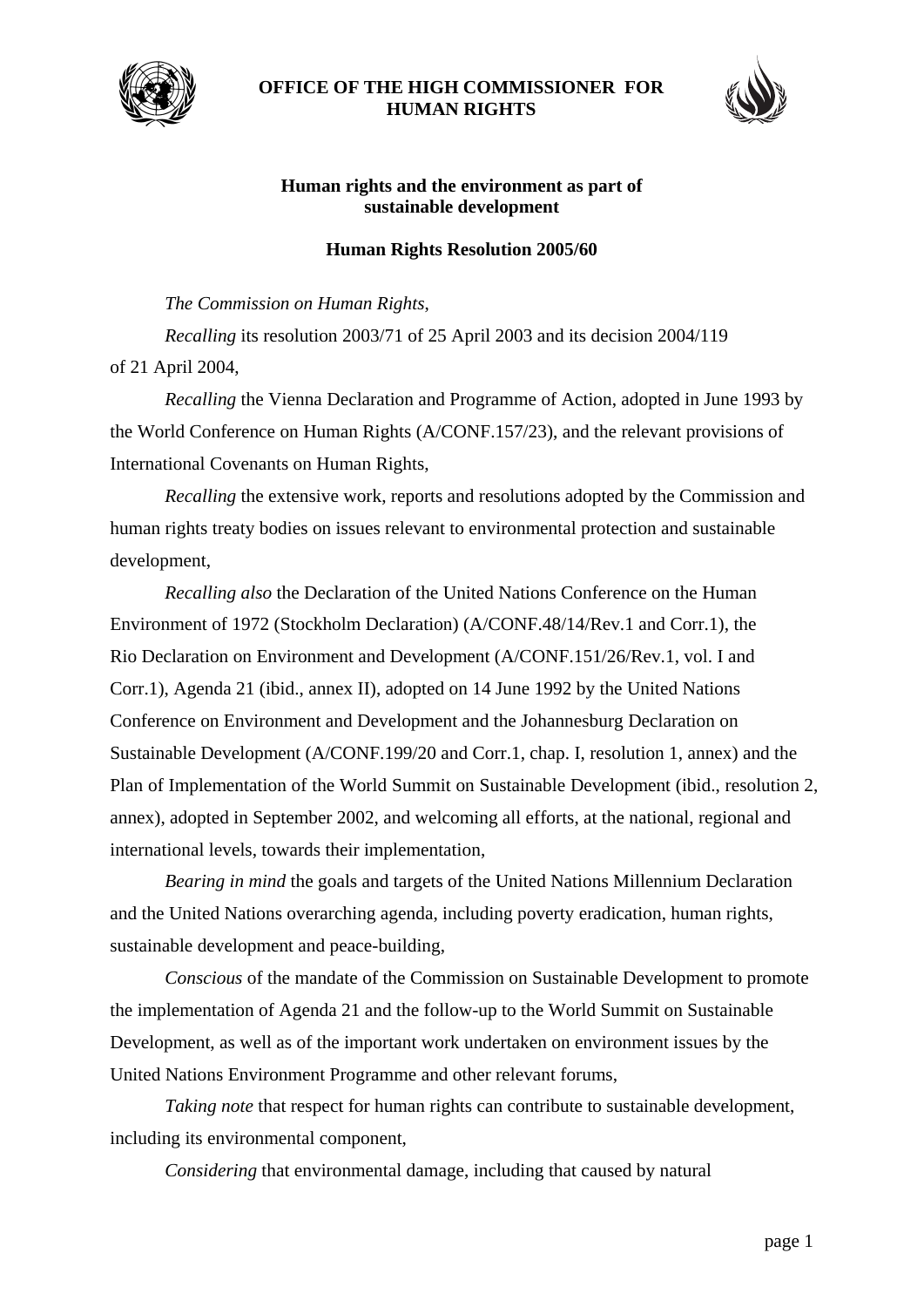circumstances or disasters, can have potentially negative effects on the enjoyment of human rights and on a healthy life and a healthy environment,

*Considering also* that protection of the environment and sustainable development can also contribute to human well-being and potentially to the enjoyment of human rights,

*Recalling* that everyone has the right to enjoy the benefits of scientific progress and its applications, as reflected in article 27 of the Universal Declaration of Human Rights and article 15 of the International Covenant on Economic, Social and Cultural Rights,

*Welcoming* actions taken by States, such as legal measures and public awareness activities, that promote and protect human rights and that also assist in the promotion of environmental protection and sustainable development,

 1. *Takes note* of the report of the Secretary-General on human rights and the environment as part of sustainable development (E/CN.4/2005/96);

 2. *Reaffirms* that peace, security, stability and respect for human rights and fundamental freedoms, including the right to development, as well as respect for cultural diversity are essential for achieving sustainable development and ensuring that sustainable development benefits all, as set forth in the Plan of Implementation of the World Summit on Sustainable Development;

 3. *Calls upon* States to take all necessary measures to protect the legitimate exercise of everyone's human rights when promoting environmental protection and sustainable development and reaffirms, in this context, that everyone has the right, individually and in association with others, to participate in peaceful activities against violations of human rights and fundamental freedoms;

 4. *Stresses* the importance for States, when developing their environmental policies, to take into account how environmental degradation may affect all members of society, and in particular women, children, indigenous people or disadvantaged members of society, including individuals and groups of individuals who are victims of or subject to racism, as reflected in the Durban Declaration and Programme of Action adopted in September 2001 by the World Conference against Racism, Racial Discrimination, Xenophobia and Related Intolerance (A/CONF.189/12 and Corr.1);

 5. *Encourages* all efforts towards the implementation of the principles of the Rio Declaration on Environment and Development, in particular principle 10, in order to contribute, inter alia, to effective access to judicial and administrative proceedings, including redress and remedy;

6. *Reaffirms* that good governance within each country and at the international